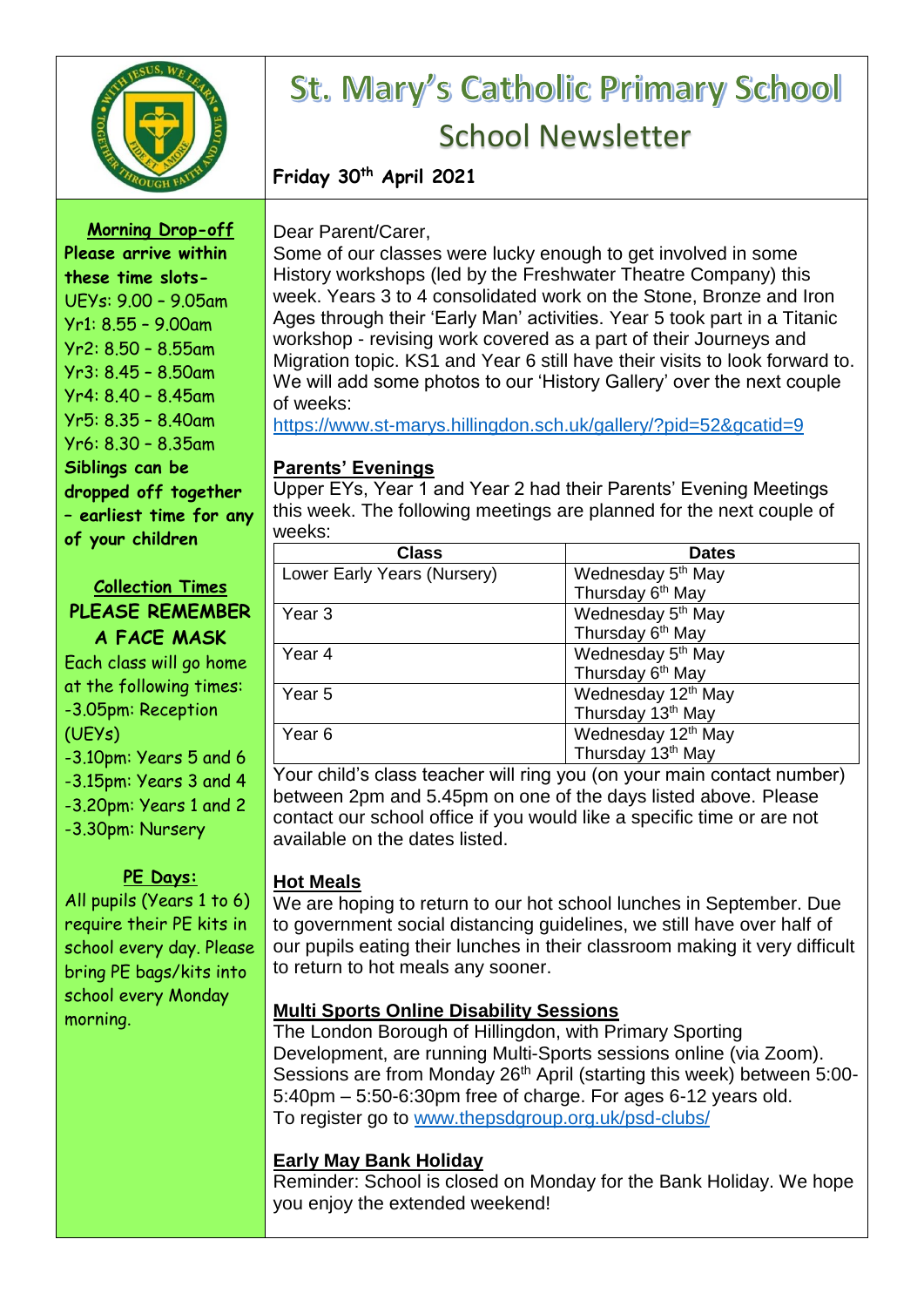#### **Library Bus**

Over the course of the next few weeks, your child will have the opportunity to 'get on board' and borrow a book/book(s) from our fantastic library bus. Reception and KS1 children may bring home a book that they would like you to read with them as opposed to one they can read by themselves (as they have the Oxford Reading Tree books for this). Reading with parents, and being read to, is a vital part of a child's reading development. A lot of the books on the library bus are brand new and we think that you will agree that they are amazing and will hopefully inspire your child to read for pleasure. However, whether the book is old or new we ask that you encourage your child to treat it with the utmost care and respect.

Please ensure that your child returns their book to school on their allocated 'change day'.

| Monday    | Year 6                    |
|-----------|---------------------------|
| Tuesday   | Year 2                    |
| Wednesday | Year 1 and Year 3         |
| Thursday  | Year 4                    |
| Friday    | Year 5 and Upper Early    |
|           | Years (twice a half term) |

Lower Early Years will visit the library bus at different times throughout the week for story sessions and they will borrow books for their classroom.

## **Eligibility for Free School Meals**

If your financial circumstances have changed recently, your child may be eligible for Free School Meals or Early Years Pupil Premium.

An application form, asking which financial benefits you receive, is available from the school office or by email: [jtaberer@stmarysuxbridge.org.uk](mailto:jtaberer@stmarysuxbridge.org.uk)

*This information will be dealt with in the strictest confidence*. You can also check your eligibility for pupil premium assistance by submitting your details to <https://pps.lgfl.org.uk/> If eligible you are able to download a certificate to provide to us to support your application for Free School Meals. Please also inform us if you are a military services family or if your child has been adopted as the school receive funding to support pastoral care. Again, this information is in the strictest confidence and Miss Shevlin will be happy to speak to you in private.

#### **Labelling all uniform, coats, water bottles and lunch boxes**

Please ensure all your child's uniform, coats, water bottles and lunch boxes are labelled with their name. **This will help to prevent lost property.**

## **Music**

**Songs of the week are:** Lean on me (Billy Withers) **<https://youtu.be/fOZ-MySzAac>**

Yancee praise party **<https://youtu.be/v5EC22vjUdg>**

**Composer of the month** John Williams - Hedwig's theme from Harry Potter